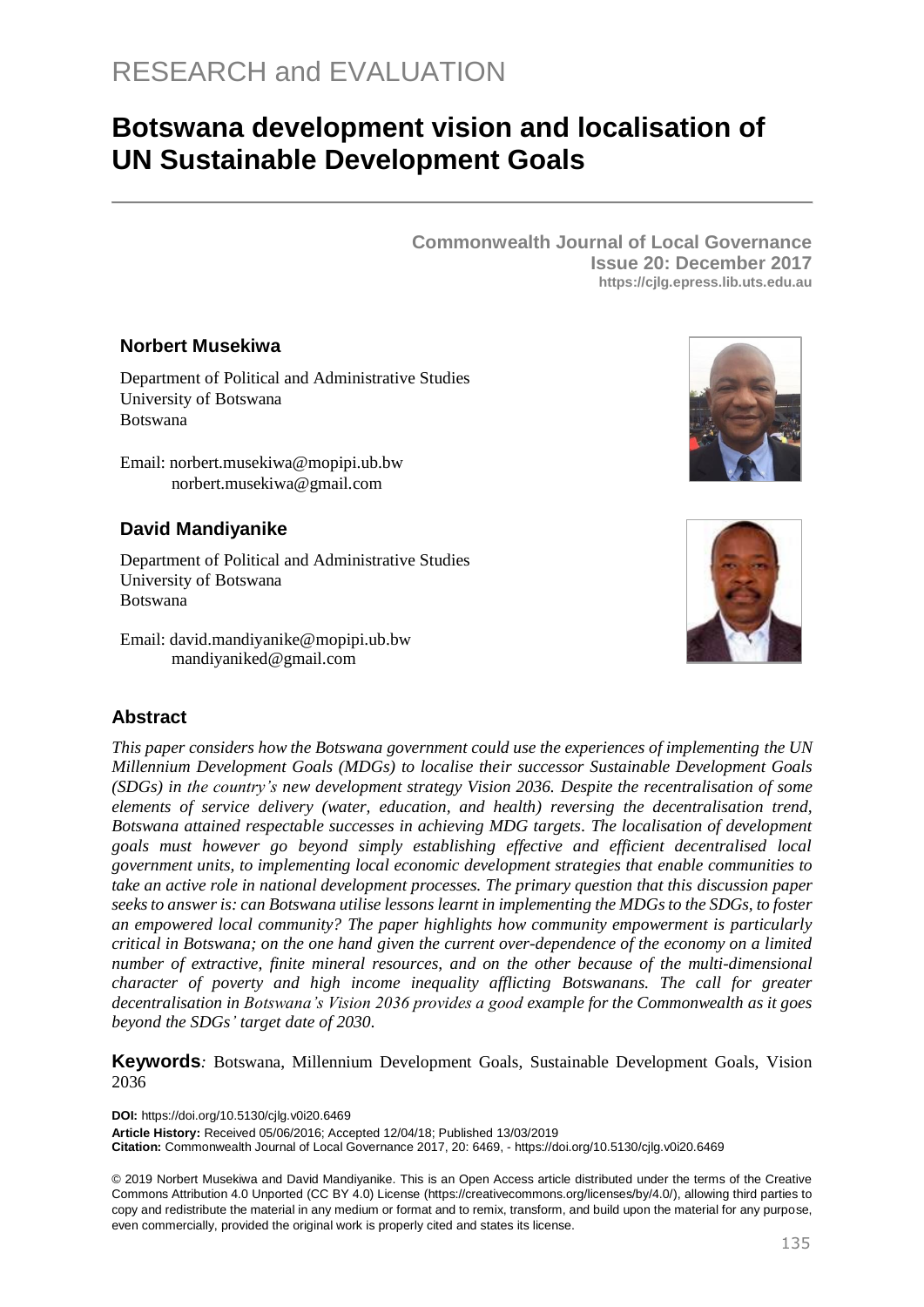## **Introduction**

-

Botswana has achieved remarkable socio-economic progress since its attainment of independence in 1966 (World Bank 2014). It moved from the ranks of being one of the poorest countries in the world to upper middle-income status (World Bank 2017) with *"annual real GDP growth averaging nine percent a year from 1966 to 2008"* (United Nations Development Programme 2010, p. 11) and made significant progress in the attainment of Millennium Development Goals (MDGs). The United Nations Development Programme (UNDP) final report on MDGs (2015a) indicates that Botswana achieved all targets<sup>1</sup> under MDGs 1, 2, 4 and 6 on eradicating extreme poverty and hunger, universal primary education, reduction in child mortality, and on combating HIV/AIDS, malaria and other diseases respectively (UNDP 2015b). This includes more than halving the proportion of people living below the poverty line from 47% in 1993 to 19% by 2010 – five years ahead of the target date (UNDP 2015a). There was one significant reversal in target 6 of MDG 5 to improve maternal health highlighting underinvestment in the health sector. These impressive statistics show that between 2003 and 2010, the country has in many ways consistently proved a development success (UNDP 2015c; Lekalake 2016).

For long-term sustainable development to occur however, a capacitated local citizenry is required, able to engage in their own development activities without excessive oversight from the centre, and with local communities allowed to determine their own development agenda as much as possible. Botswana's new long-term development strategy, Vision 2036, (2016, p. 27) acknowledges that decentralisation promotes participatory development, and local-level institutions are important vehicles of bottom-up development planning and community-driven development. Until now, however, central government has been in charge of all major development activities in Botswana, leaving local communities and local authorities as spectators in their own development, meaning that if central government were to withdraw from the development process, these centre-driven initiatives would risk grinding to a halt. This is despite the acknowledgment in the Vision 2036 text that capacitated local communities and local authorities with some degree of autonomy can spearhead their own development processes.

This paper argues that internally generated capacity-building efforts are more sustainable than a topdown approach, whose effects typically fade once the external funding is withdrawn or reduced. In decentralisation thinking, the subsidiarity principle means government must devolve responsibilities to local authorities in those areas where local delivery of service makes it easier to ensure no one is left behind. In Botswana, this typically occurs under circumstances where the central government is under social, political or economic pressure to devolve substantial subventions to local authorities. In other cases, there has been an organised 'wean off' of services to local authorities, where central government has devolved powers when local authorities are considered mature enough to take on the responsibilities.

 $1$  UNDP(2015a) also highlights where Botswana was slow in attaining MDG 3, target 4 on ensuring gender equality, Goal7, target 10 ensuring environmental sustainability and Goal11 on development of partnerships for development.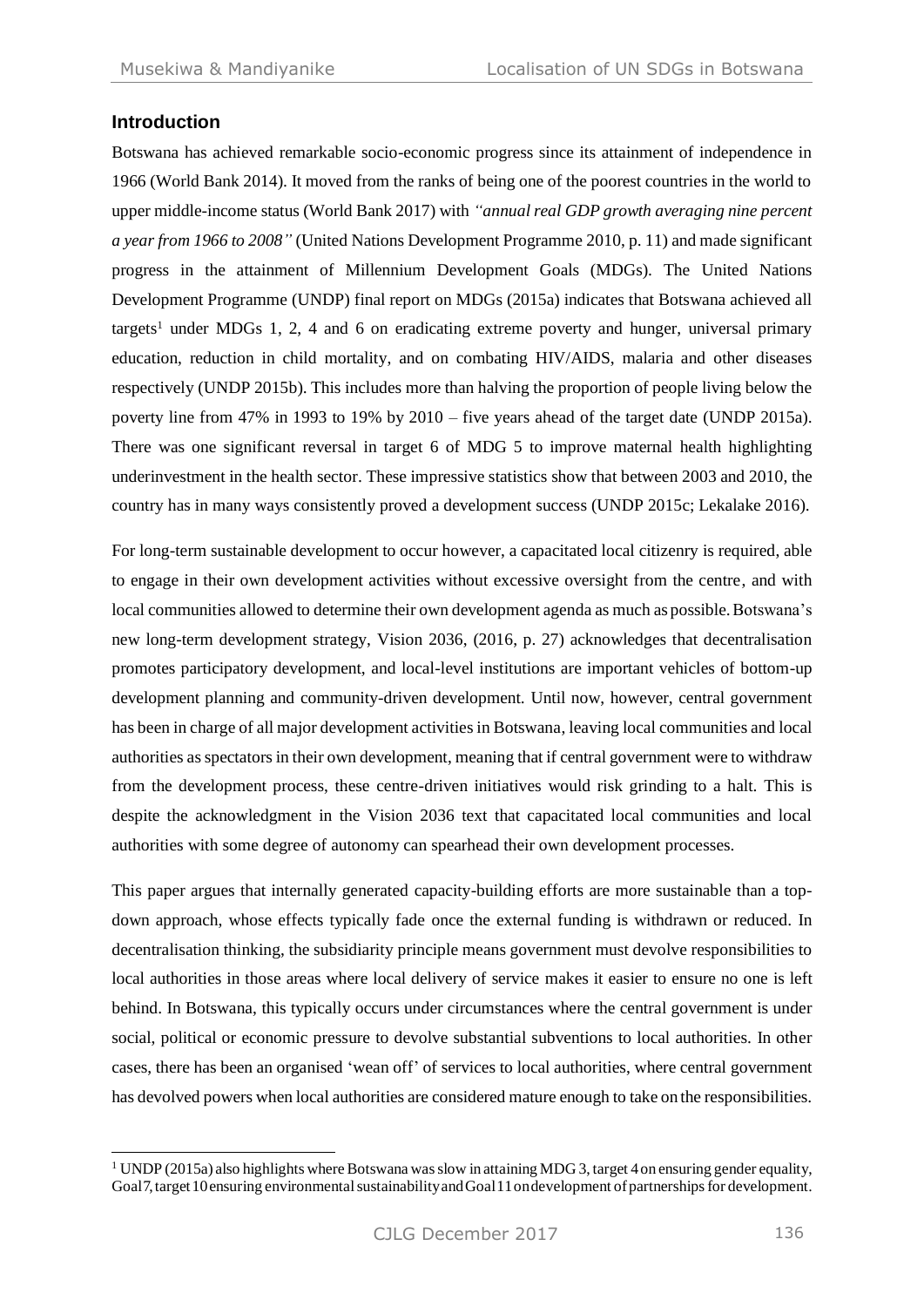Botswana was one of the first countries in Africa to assess its progress against the MDGs and released its first status report in 2004 (UNDP 2010). The 2010 progress report, the second for Botswana, bears testimony to the Government of Botswana's continued commitment to the MDGs (UNDP 2010). The government's Vision 2016 long-term strategy adopted in 1996 guides the national development agenda to achieve a competitive and prosperous nation. Botswana has now rolled out the second long-term strategy: Vision 2036 – which will take the country up to its 70th independence anniversary. Botswana's strategy provides interesting insights as it goes beyond 2030, to 2036. As noted by Sharma (2010), Botswana has over the years cultivated a conducive and enabling democratic political environment in which local government can develop, and such national visions are critical in guiding the operations of local authorities, as for example stated by the Local Government Association of Tasmania in its 2006 *Local government sustainability, Discussion Paper* as such documents are *"important that local government understands where it is going and what it wants over the coming few decades"* (p. 1).

This paper starts by setting the context for local government in Botswana: the inherent challenges and how Vision 2016 has fared. These are then reviewed against the new Vision 2036 and a conclusion and lessons for the future are drawn. The paper draws on a critical literature review, archival records, legislation, and media reports. Botswana government review reports on MDGs and national development plans were particularly relevant. Additional data was derived from key informant interviews in what Stroh (2000) calls *"conversations with a purpose"*. Six key informant interviews were held from April to August 2015 and respondents were purposefully selected from the Botswana UNDP office, Ministry of Local Government, Botswana Local Government Association (BALA) and National Strategy Office (NSO).

# **An overview of local government in Botswana**

Botswana has a long history of democratic practice pre-dating political independence and modern local government in Botswana builds directly on pre-colonial institutions, especially in relation to the internal organisation of tribes under the stewardship of tribal councils (Sharma 2010; Dipholo et al. 2011). These tribal councils, established during the protectorate era, performed limited local government functions such as identification and implementation of community projects.

Local government in Botswana stands on four pillars: (a) councils (city councils, town councils, district councils, and sub-district councils); (b) district administration, headed by district commissioners; (c) land boards, created after independence for managing the allocation of tribal land; and (d) tribal administration, headed by chiefs as traditional leaders (Sharma 2010 and Dipholo et al. 2011; see also Wright 2015). District administration in Botswana, however, is more of a deconcentrated administrative arrangement than local government and public administration in the strict sense (Hope 2000). However, district administration has a dominant role in the devolved structures, especially in project coordination and management at the district level (Hope 2000).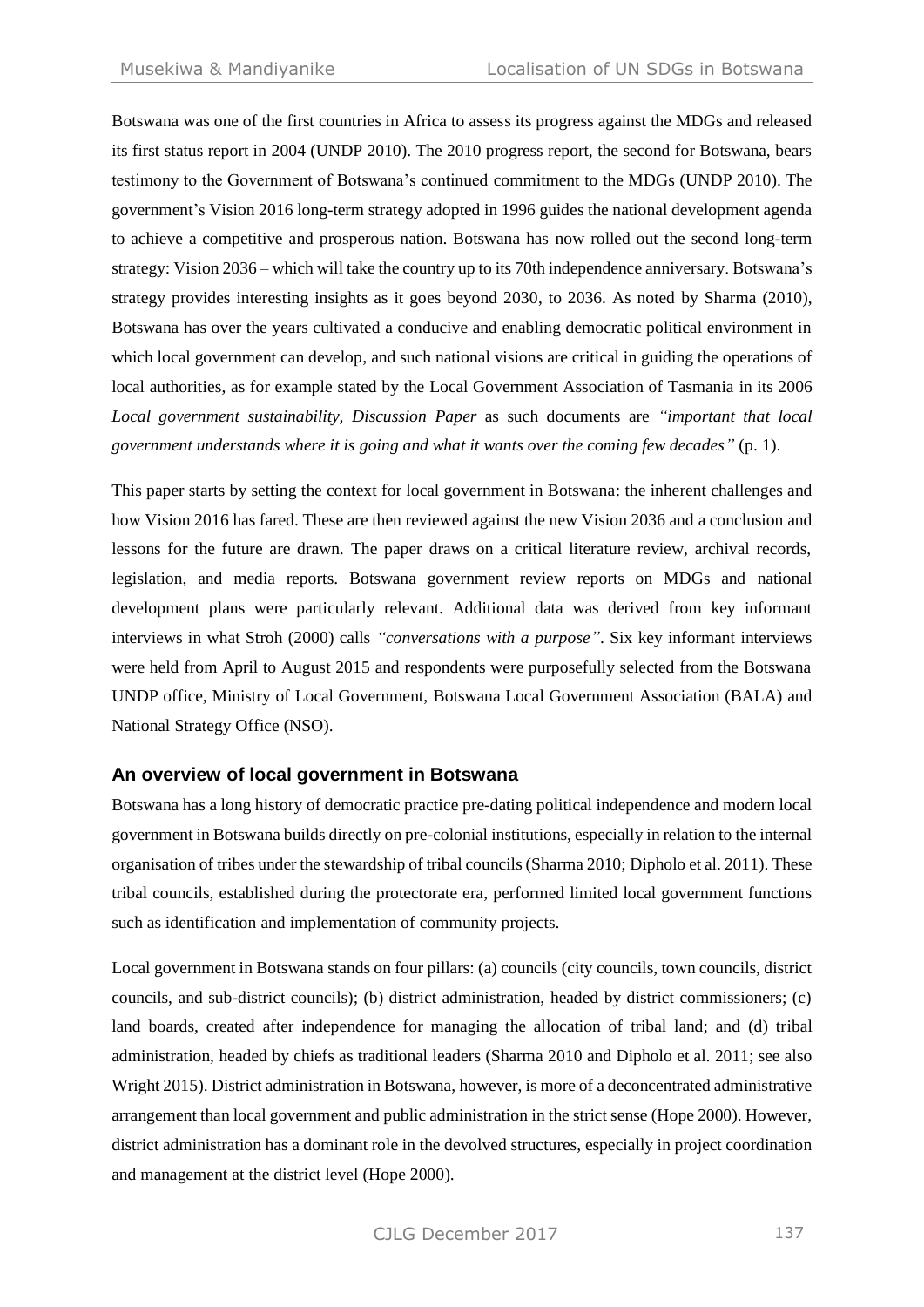The district and urban councils, established by the Local Government (District Councils) Act 2012 (Chapter 40.01) and the Township Act 2012 (Chapter 40.02) respectively, have statutory responsibility for, among other functions, primary healthcare, primary education, and rural village water supply (Dipholo et al. 2011). In law therefore, local governments in Botswana enjoy autonomy in the delivery of a wide range of services. Thanks to their developmental responsibilities, councils constitute a pivotal institution of local government, making them the most recognised organ of local government. However, as will be argued later, the practice in local governments in reality involves significant direction by central government, limiting council autonomy.

The Government of Botswana through collaboration with the Commonwealth Local Government Forum (CLGF) is making concerted efforts to improve its present patchy decentralisation, as evidenced by the current work on a new decentralisation policy. The specific objectives of this are to: a) empower local governments as key drivers of good governance, sustainable and responsive service delivery and local development; b) improve the administrative and human resource capacity of local governments, line ministries and other actors at the local level to ensure quality service delivery; c) enhance effective, efficient and accountable planning, implementation and monitoring capacity in service delivery at the local level; d) strengthen accountability and transparency of national and local leaders and institutions, including non-state actors to the communities that they serve; and e) enhance the responsiveness of planning,financing,management, and control of service delivery and local development processes by all sectors to local needs.

#### **Botswana development performance so far**

As Botswana looks to the post-2015 development agenda and winds up its Vision 2016, it is informative to assess the achievements over the last decade or two. Botswana made remarkable progress in almost all MDGs, achieving or nearly achieving the targets for MDGs 1, 2, 3, 6, 7 and 8. There was also significant progress on the other MDGs, as a result of sustained investment in socio-economic development; however, Botswana missed targets for the reduction in under-five and infant mortality (MDG 4) and maternal mortality (MDG 5) (Lekalake 2016; UNDP 2015a; UNDP 2013).

The government's Vision 2016 featured sustained investment in socio-economic development. It is therefore important to note that further investment in infrastructure and poverty reduction strategies may not necessarily lead to further declines in maternal mortality (Government of Botswana 1996, p. 21), although commendable progress against the Vision 2016 objectives has been noted (Lekalake 2016). Chiepe (2014) highlighted several successes: that poverty reduced from 47% in 1993 to 28% in 2005, the adult literacy rate had risen to 84% in 2012, and there were high enrolment rates in both primary and secondary schools. However, despite this considerable progress there remain significant challenges. This paper argues the need for the deeper involvement of local governments and local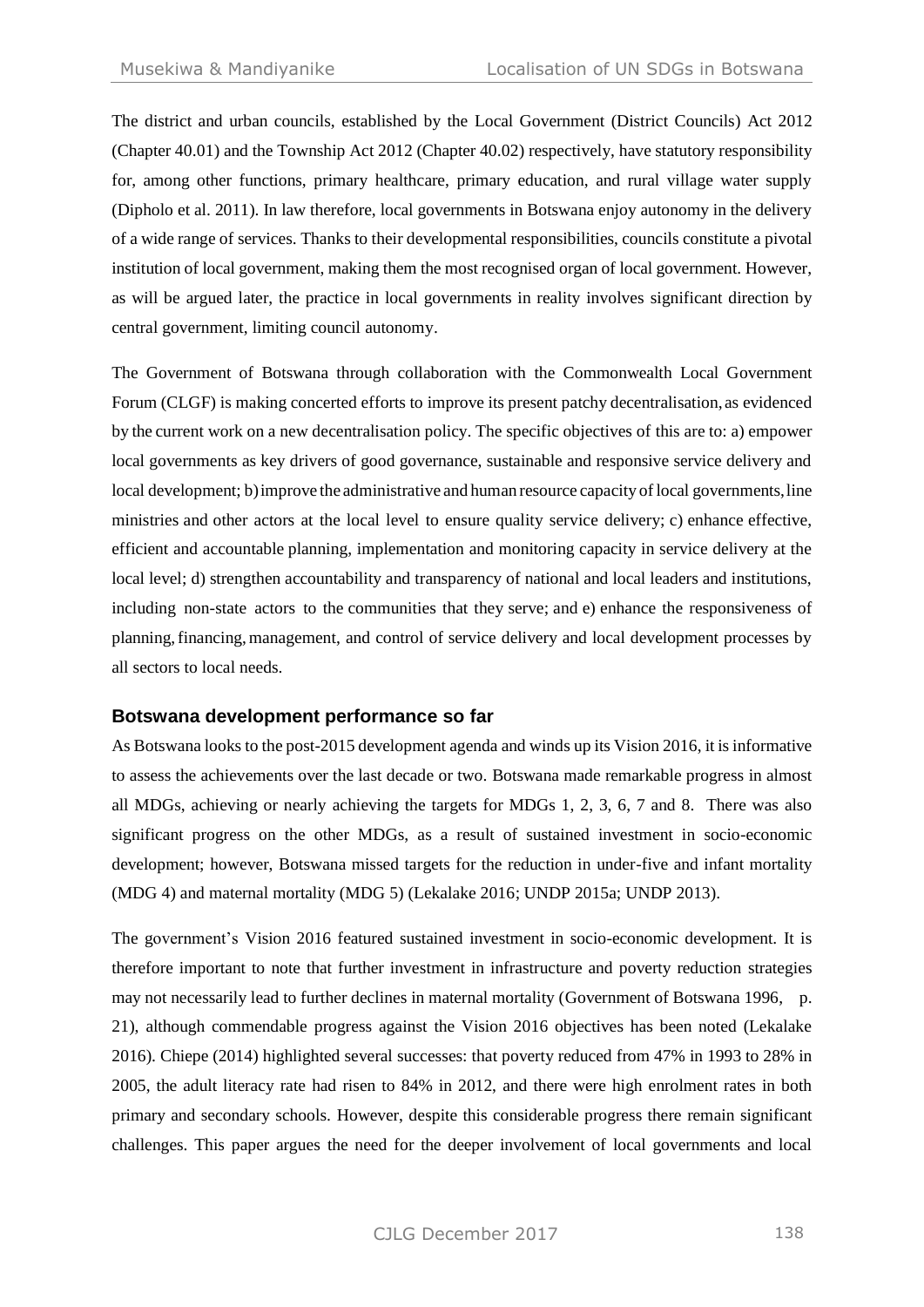communities in formulating and implementing Botswana's strategic vision, and in the next section we look at some of the key challenges identified within the Botswana local government framework.

#### **Challenges for local government in Botswana**

Botswana's legal framework poses a number of challenges for effective local government. Local government institutions derive their legitimacy and power to function from statutes or administrative directives and have no constitutionally derived or protected competence (Dipholo et al*.* 2011; see also Poteete et al. 2014; Hope 2000). As creatures of Acts of Parliament, therefore, local governments could be abolished any time at the discretion of the legislature. This vulnerability ensures that local governments'spheres of operation continue to be prescribed by central government and could be changed: either by expanding or contracting their mandates, and/or by increasing or decreasing financial and administrative support. Local government institutions therefore continue to rely on central government for their operations and sustenance,with the result that they are simply seen as an extension of the central government responsible for implementation of projects at the local level. Indeed, the Ministry of Local Government website notes that its mandate is primarily to *"oversee sixteen subsidiary semi-autonomous local authorities that facilitate develop programmes at the local level"* (Ministry of Local Government 2017, p. 1). This exposes local government to the whims of the centre, which retains the right to recall delegated functions. This is not just a hypothetical risk and in 2010 central government unilaterally took over education and health functions from local governments (Dipholo et al. 2011).

Limited access to sources of income causes local governments to operate merely as deconcentrated agencies of the Ministry of Local Government. Councils do not have significant independent sources of revenue, so the vast majority of development expenditure is met by central government: 97% of the recurrent expenditure of rural councils and about 80% of that of urban councils (Sharma 2010, p. 137). A further problem is that these fiscal transfers to local authorities are determined on an annual basis, effectively stifling long-term planning by the recipient institutions. In light of these realities, Dipholo and Mothusi (2005) have argued that the government does not seem to support its own efforts towards decentralisation beyond mundane talk of capacity-building, and has in fact adopted an over-cautious approach towards decentralisation.

Local government's lack of own source funding and dependency on central government neutralises its ability to be in charge of its own development. This problem is compounded by high default rates and arrears on service charges, unpaid property rates owed to the urban councils, and ineffectiveness in rate and service charge collection, among other challenges, which impede local government self-funding. Additionally,the revenue sourcesfor district councils are significantly lower than those of urban councils (Sharma 2010), resulting from rural areas being relatively poorer in comparison to urban areas. Sharma advises that local authorities need to reduce their heavy dependence on central government finance and develop their own independent sources of revenue to be able to break the cycle. Also, as is constitutionally mandated in Nigeria, Kenya and elsewhere, central government should work out a formula for sharing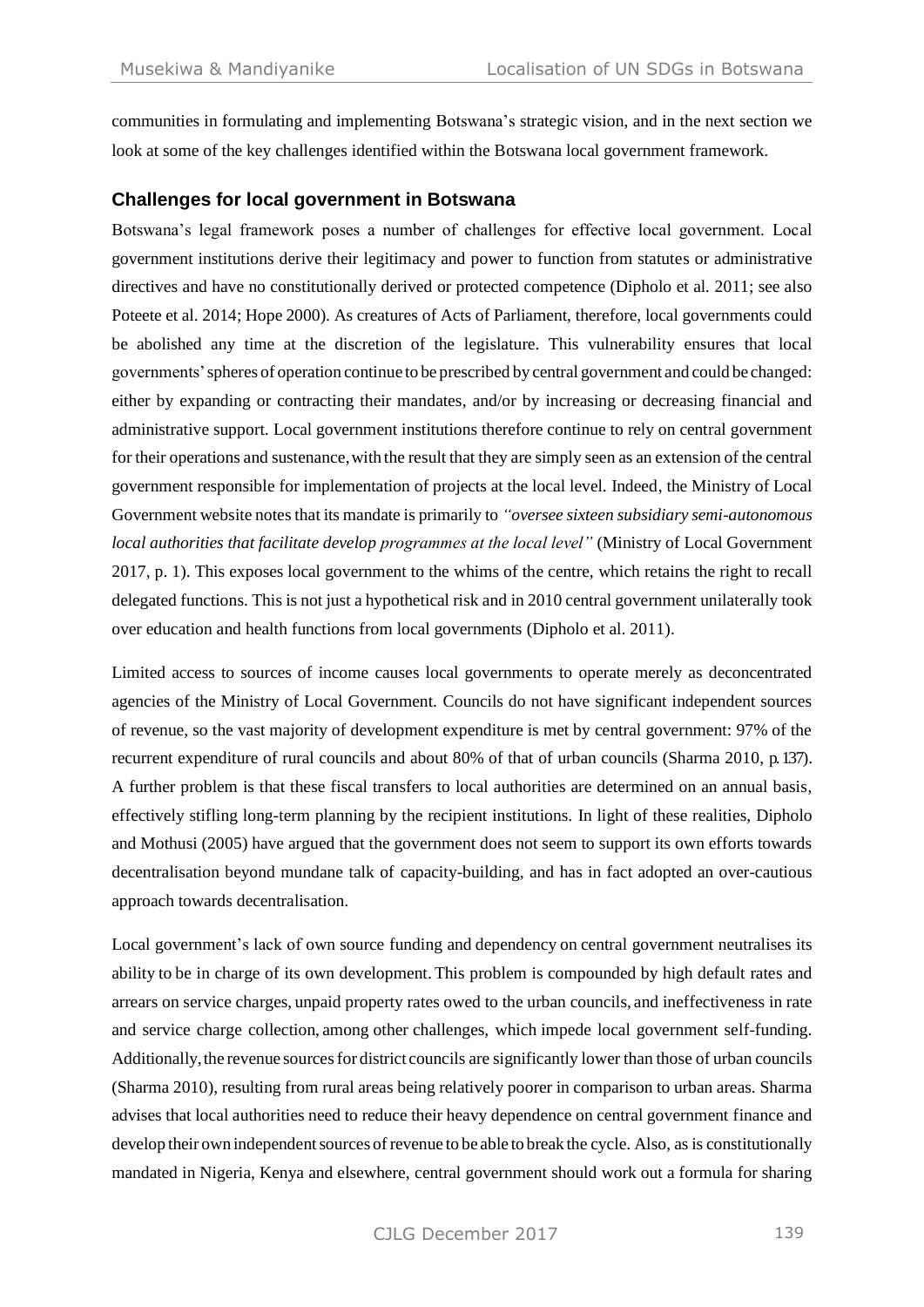the revenue from national resources extraction with the local council. Reflecting the present subordinate position, in Botswana the local government sector was not formally included in the original MDG formulation in 2000 (Amis 2013), which was instead a preserve of central government (Slack 2014).

While Vision 2016 has yet to be fully evaluated, the government has identified further challenges. Conversations with the National Strategy Office highlighted that while the Botswana per capita income brings it to the group of middle-income countries, the development challenges that Batswana are facing are not very different from those common to low-income countries (interview with NSO officer 2015). In particular, the average level of income masks a highly unequal income distribution, which compromises the poverty reduction impact of income growth, leaving nearly one-fifth of citizens below the poverty line. Botswana's economic growth model is also unsustainable, being dominated by diamond mining and public sector spending; and this dependence of the economy on a finite resource renders it vulnerable to global price fluctuations and unpredictable financial stresses and crises. It is noteworthy that no non-diamond sector has emerged as a pillar of future growth with strong global competitiveness, and that the private sector continues to be highly dependent on government spending (Vision 2036, 2016). Several other problems compound the country's difficulties. Economic growth has long been affected by low productivity and has been declining in recent years. Human development outcomes have also fallen below expectations, in spite of continuous government investment in health and education; while efforts to address Botswana's development challenges continue to be hampered by implementation bottlenecks resulting from a lack of effectiveness and efficiency of the public sector (Vision 2036, 2016).

In preparing its new Vision 2036, Botswana, like in so many other African and Commonwealth countries, has brought together policies, strategies and programmes which have been planned by a plethora of fragmented and isolated departments and agencies/field administrations which operate in local government spaces but remain organically linked and accountable to line ministries at the centre. This, we argue, results in sub-optimal development outcomes. This paper further argues that this suboptimisation is exacerbated because departments and agencies try to outdo each other in a bid to assert themselves and their importance. The reality is that policies, institutions and frameworks have been developed and implemented by line ministries, departments, state enterprises and parastatals without due regard to local development realities and opportunities, and with only limited participation of local institutions and local actors (interviews with Ministry of Local Government officials 2015). This in turn restricts participation at the lowest levels of governance, whose communities are nevertheless the major consumers of these policies. At the same time, government welfare projects such as Botswana's public works (*ipelegeng*) programme and economic stimulus packages, which are conceived and delivered by central government, undermine the capacity of local authorities to independently formulate and implement development programmes.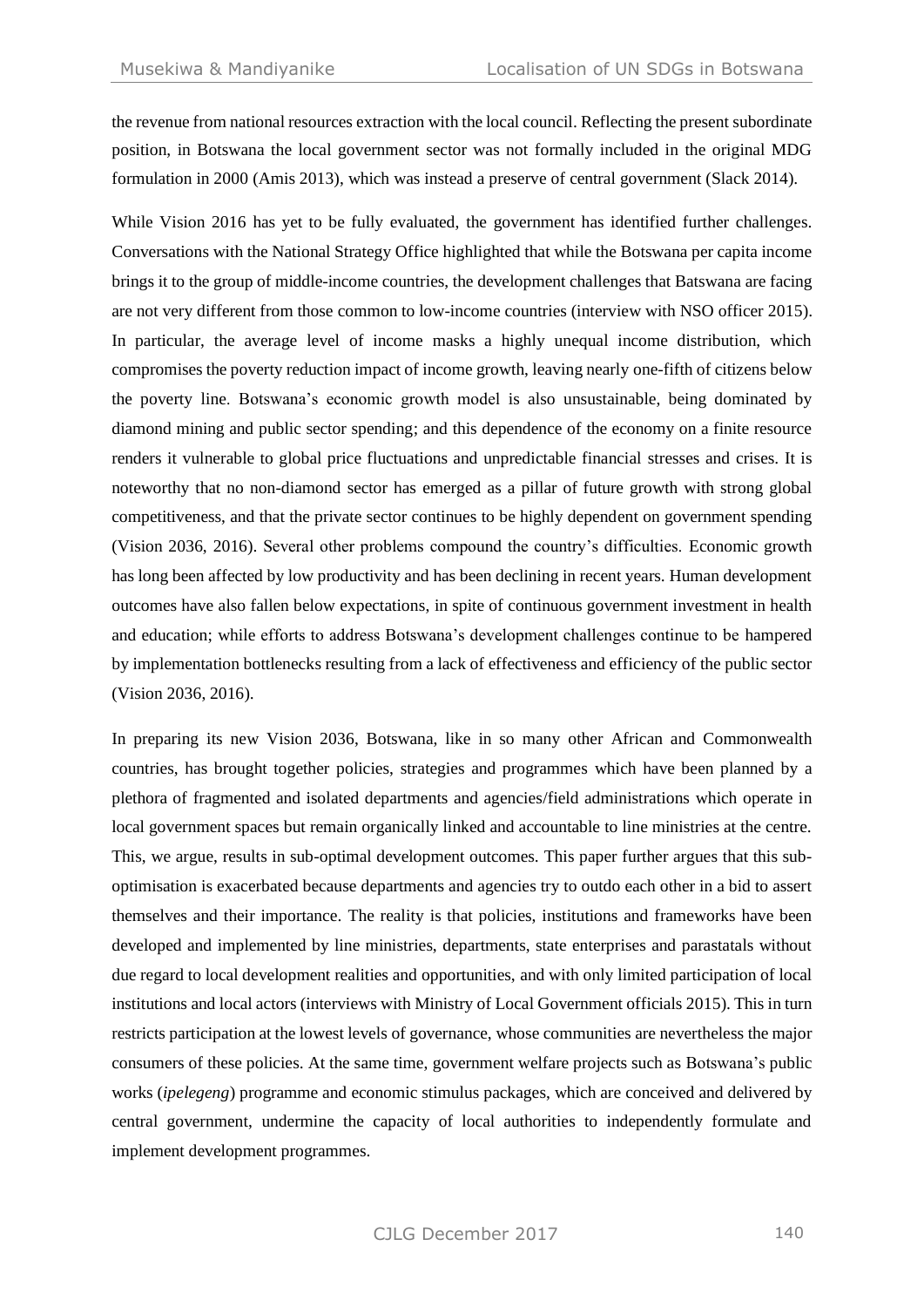## **What could to be done?**

An engaged and informed citizenry is a cornerstone of sound local governance. The authors suggest that the following key elements should be included in Botswana's strategic long-term vision: draw from and reinforce the explicit recognition of local government as primary stakeholders highlighted in Vision 2036 (p. 27); capacity-building to enable local governments to deliver on their mandated responsibilities; and capacity-building among local citizens and civil society to enable them to hold their local government accountable (Satterthwaite and Mitlin 2013; and Amis 2013).

The outcomes of the UN's 'high-level global dialogue' on its consultation paper 'Localizing the Post-2015 Development Agenda' included the following finding:

*Local and Regional Governments (LRGs) are essential for promoting inclusive sustainable development within their territories and, therefore, are necessary partners in the implementation of the Post-2015 agenda*: *effective local governance can ensure the inclusion of a diversity of local stakeholders, thereby creating broad-based ownership, commitment and accountability; an integrated multi-level and multi-stakeholder approach is needed to promote transformative agendas at the local level, and; strong national commitment to provide adequate legal frameworks and institutional and financial capacity to local and regional governments is required* (UNDP 2014, p. 12).

Decentralisation on the one hand takes services closer to the people, and on the other enables their voices to be heard, through local-level political representation (Vision 2036, 2016). However, decentralisation cannot be effective if it stops at the district level; it must be taken further down, to the town and village level (Sharma 2010). However, Sharma also cautions that the mindset about village development committees has to change, to encourage people's participation in local-level governance. Another key issue, as identified by Wright (2015) in his evaluation was that as well as 'localising' the SDGs, it is essential to 'localise the resources', so that local government has the necessary financial and technical capacity to implement the development goals. In principle, this is an objective of Vision 2036 which commits that the decentralisation of power, decision-making, resource mobilisation and service delivery will underpin the Botswana governance system.

#### **Conversations with Batswana policymakers**

The consultation with policymakers from the Ministry of Local Government, Botswana Local Government Association (BALA) and National Strategy Office and Botswana UNDP office focused on the following three questions:

- Have you actively taken the MDGs into account in local consultations, planning and service delivery?
- What are the key challenges that you see which would affect local government playing a full role in implementing the SDGs and how could they be overcome to successfully localise the SDGs?
- How can we improve coordination between local, provincial/state and national government to ensure successful implementation of the SDGs post-2015?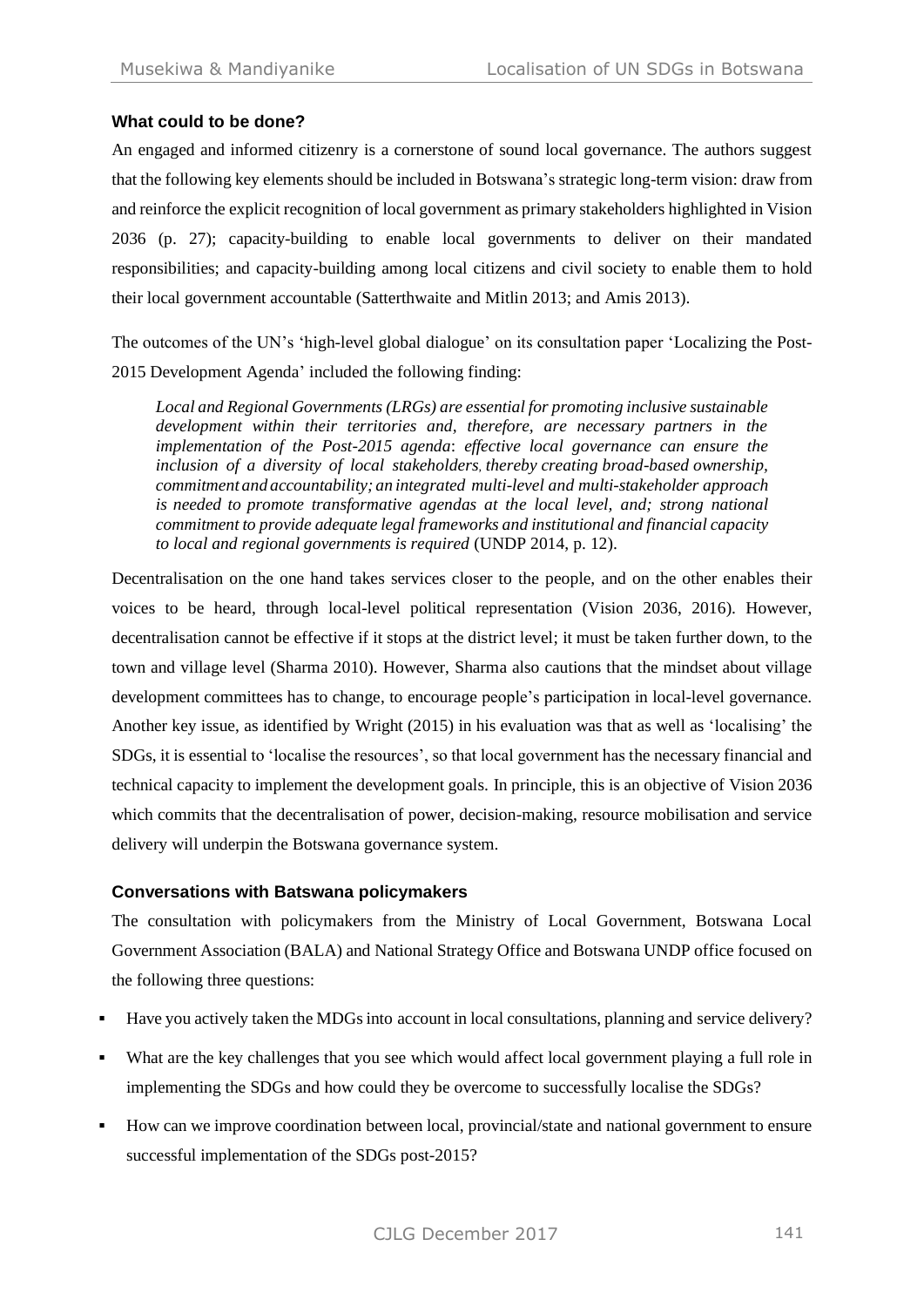The above issues were also included in ongoing discussion about local economic development (LED) frameworks with an official from the Ministry of Local Government, who referred to a draft LED framework and action plan for Botswana (Government of Botswana 2014). The interviewed officials indicated that the draft action plan acknowledges that the efficacy of any serious LED effort depends on, and should be driven by, a combination of three elements: a decentralised governance system; empowered local governments; and empowered communities/ institutions/ actors. In addition, its success and impact are also dependent on national stakeholder participation and cohesion i.e. the buyin and commitment of leadership at all levels.

The 2015 UNDP Botswana status report (2015a) agrees, arguing that to be effective national policies, institutions and planning frameworks have to be informed by localised and context-specific responses to the identified challenges. This notion of 'localising' national development lies at the core of the draft LED framework for the country. The report further adds that LED processes need to entail: (a) building capacity to respond to national development challenges at local levels; (b) facilitating local governments, local institutions and actors including communities to get together to analyse their economies, identify their needs, and mobilise both local and external resources; and (c) creating partnerships that take joint action to stimulate economic growth, increase jobs, incomes and taxes, and in the process eradicate poverty and inequality.

#### **Provision for the new long-term strategic vision**

As discussed above, as Vision 2016 came to an end, efforts were intensified to come up with another long-term vision. These efforts included consultations with stakeholders, and the taskforce team travelled the breadth and length of the country addressing *kgotla*<sup>2</sup> meetings and holding focus group discussions (Vision 2036, preamble 2016, p. viii). The National Strategy Office saw this as an opportune moment for review, reflection and reorientation, with a sense of urgency about the future of the country and shared aspirations and dreams for the future. The task team in its report noted that it had listened carefully and with admiration as citizens responded eloquently and passionately about the future Botswana they would like to see and live in by 2036.

Another UNDP report (2015b) expresses hope that the 'localisation' of national development can also be achieved through the establishment of sustainable and effective partnerships between central government, empowered local institutions, communities and non-state actors. The report cites the need for concerted efforts on a bottom-up approach that empowers local governments, local institutions and communities, and deepens civic and private sector participation in sustainable service delivery.

<sup>-</sup><sup>2</sup> A Botswana-specific traditional system of participation by all adults in the village, see CLGF 2017.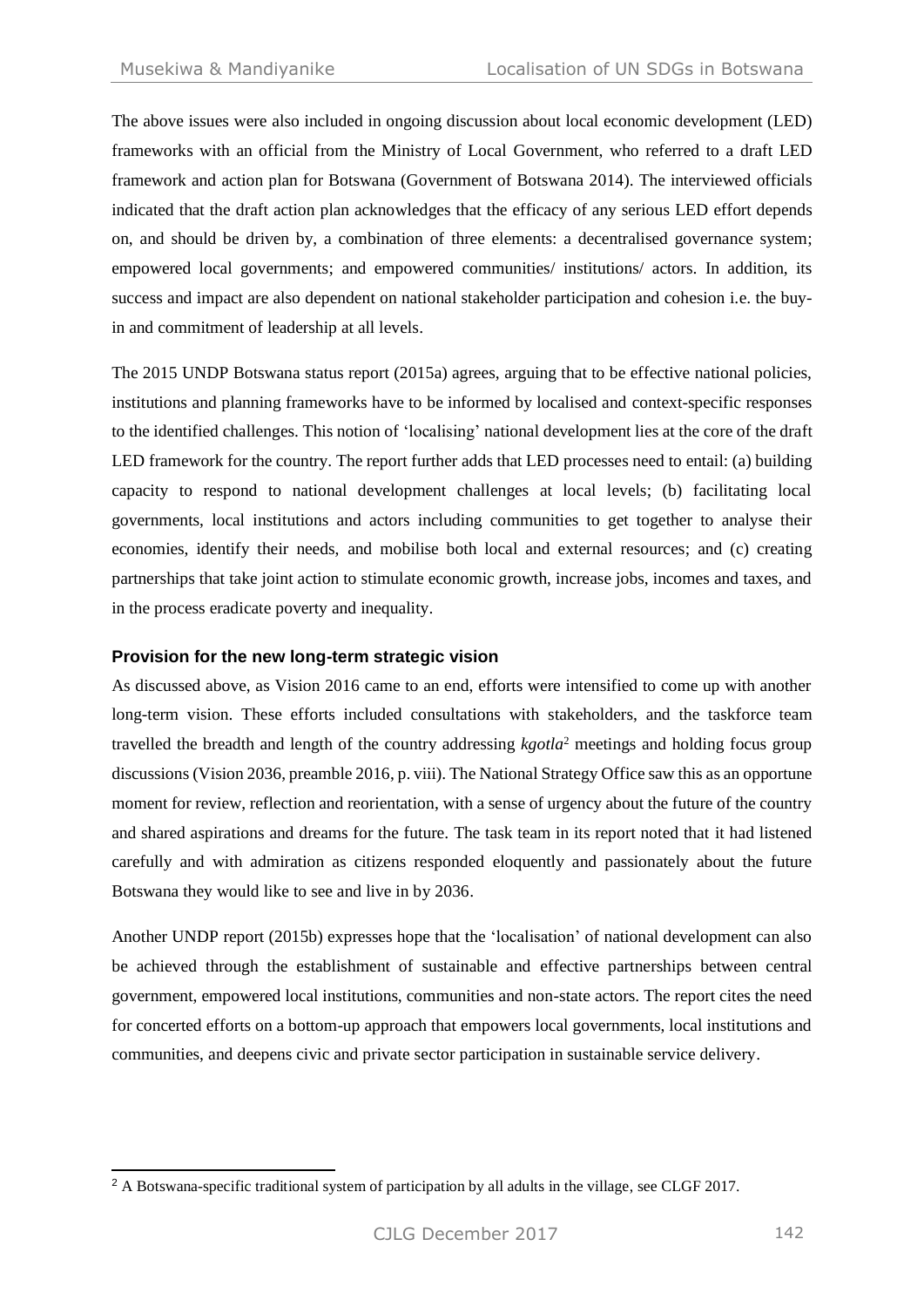# **Conclusion**

An informed and engaged citizenry is an essential condition for sustainable development. However, to ensure stakeholders' participation in policy development, there is a need for the development of sustainable reciprocal relationships between central and local government and between local government and citizens. Meaningful democratic local governance transcends mere service delivery and places greater emphasis on local institutions and structures that facilitate people's active participation in making decisions about their development so as to reflect people's needs and priorities. Strong and effective local institutions and structures are also needed ensure that even if central government decided to stifle local government, local people would remain organised and visible.

Local governments form a vital bridge between national governments and communities/citizens and have a critical role in that partnership. The effort towards a revitalised decentralisation policy provides a clear window of opportunity to incorporate all the issues people have raised on the local government they need. For example, strengthening local governments by increasing their financial support and autonomy would go a long way to confirm local governments as key participants in the development process.

Botswana's Vision 2036 comes into operation at the same time as the new SDGs and there is need for concerted efforts to raise community participation and involvement if these visions are to be realised. A strong local government voice will also be essential if local government's place within the implementation framework for the SDGs is to be secured  $-$  in line with the international consensus  $$ that many of the key services essential to meeting the proposed SDGs must be delivered at the local level, as local councils are in the best position to ensure that the needs of local people are understood and met, and that the SDGs 'leave no one behind'.

## **Declaration of conflicting interest**

The authors declared no potential conflicts of interest with respect to the research, authorship, and/or publication of this article.

# **Funding**

The authors received no financial support for the research, authorship, and/or publication of this article.

## **References**

- Amis, P. (2013) Local government: How does it fit into the post 2015 MDG agenda? *Commonwealth Journal of Local Governance,* (13/14), 4–16.
- Chiepe, G.K. (2014) *Remarks by Dr Gaositwe K.T. Chiepe at the Vision 2016 awards ceremony,* held at Gaborone International Convention Centre at 8.00 p.m. Gaborone.
- Commonwealth Local Government Forum. (CLGF) (2017) The local government system in Botswana. In *Commonwealth Local Government Handbook 2017/18*. London: Commonwealth Local government Forum. Available at: www.clgf.org.uk/botswana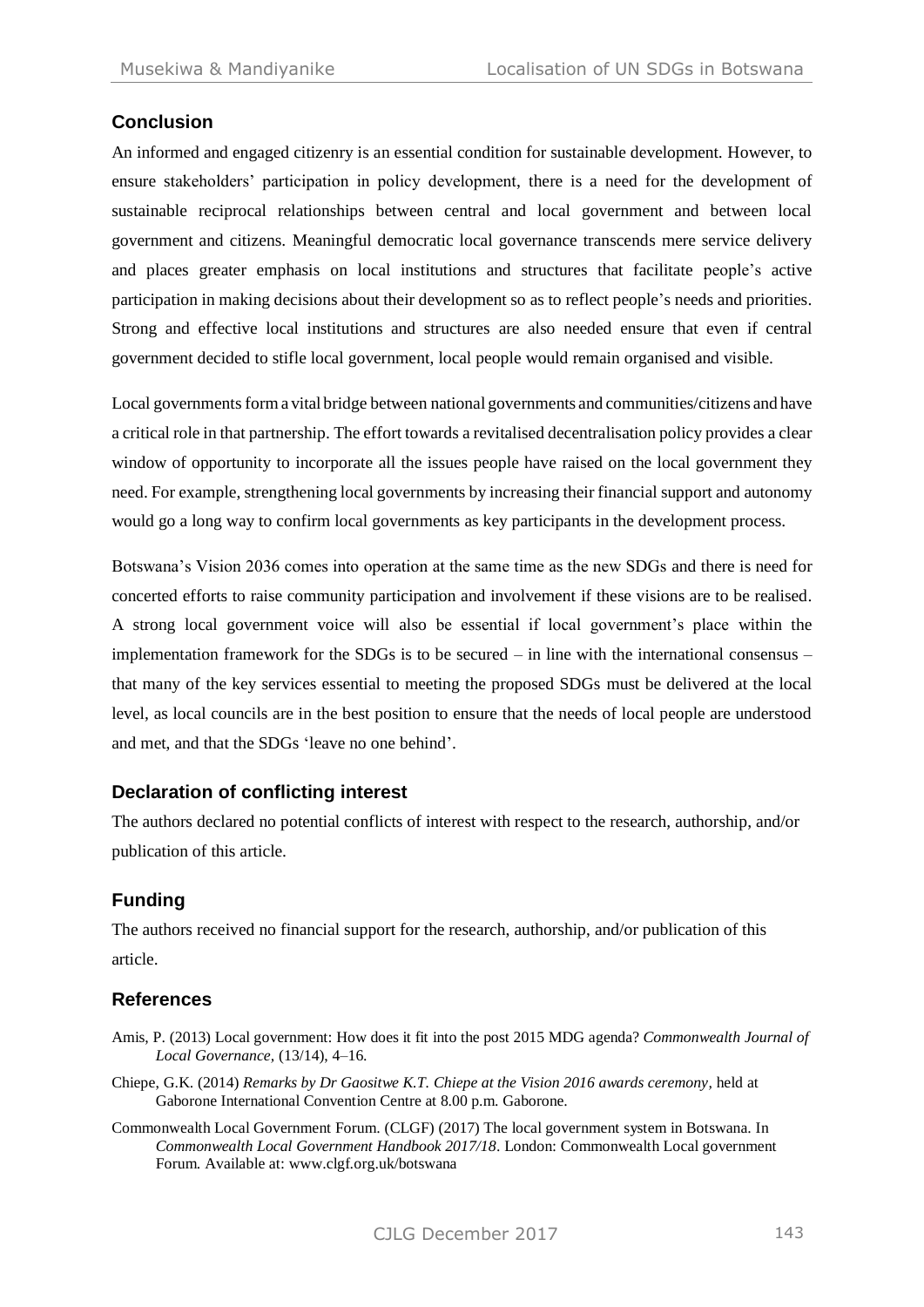- Dipholo, K.B., Mafema, E.D. and Tshishonga, N. (2011) Challenges and opportunities of democratic decentralisation in sustaining local government in Botswana and South Africa. *Journal of Public Administration,* 46 (4), 1431–1444.
- Dipholo, K. and Mothusi, B (2005) Decentralization in Botswana: The reluctant process. *Journal of Social Development in Africa,* 20 (1), 40–58. <https://doi.org/10.4314/jsda.v20i1.23893>

Government of Botswana. (1996) *Vision 2016.* Gaborone: Government of Botswana.

Government of Botswana. (2012a) *Local Government Act (Chapter 40.01).* Gaborone: Government of Botswana.

- Government of Botswana. (2012b) *Township Act (Chapter 40.02).* Gaborone: Government of Botswana
- Government of Botswana. (2014) *Draft LED framework and action plan for Botswana*. Gaborone: Government of Botswana.
- Hope, K.R. (2000) Decentralization and local governance theory and the practice in Botswana. *Development Southern Africa,* 17 (4), 519–534. <https://doi.org/10.1080/03768350050173912>
- Lekalake, R. (2016) *Evaluating Botswana's performance on National Vision 2016. Public opinion on development pillars*. Afrobarometer Policy Paper No. 33. Available at: http://afrobarometer.org/sites/default/files/publications/Policy%20papers/ab\_r6\_policypaperno33.pdf
- Local Government Association of Tasmania. (2006) *Local government sustainability, Discussion Paper.* Hobart: Local Government Association of Tasmania.
- Ministry of Local Government. (2017) *About MLG: Mandate*. Gaborone. Available at: [www.gov.bw/en/Ministries--Authorities/Ministries/Ministry-of-Local-Government-MLG1](http://www.gov.bw/en/Ministries--Authorities/Ministries/Ministry-of-Local-Government-MLG1) [Accessed 21 June 2017].
- Poteete, A.R., Mothusi, B. and Molaodi, D. (2014) Decentralization in Botswana: Political and economic obstacles to democratic decentralization. In: Dickovick, J.T and Wunsch, J. (eds.) *Decentralization in Africa: The paradox of state strength,* Chapter: 2 (pp. 23–43). Boulder, Colorado: Lynne Rienner Publishers.
- Satterthwaite, D. and Mitlin, D. (2013) *A future that low-income urban dwellers want, and can help secure.*  Human Settlement Working Paper series Poverty Reduction in Urban Areas 38*.* London: International Institute for Environment and Development.
- Sharma, K. (2010) Role of local government in Botswana for effective service delivery: Challenges, prospects and lessons. *Commonwealth Journal of Local Governance* (7), 135–142.
- Slack, L. (2014) The post-2015 Global Agenda a role for local government. *Commonwealth Journal of Local Governance,* (15), 173–177. <https://doi.org/10.5130/cjlg.v0i0.4069>
- Stroh, M. (2000) Qualitative interviewing. In: Burton, D. (ed.) *Research training for social sciences: A handbook for postgraduate researchers* (pp. 196–217). London: Sage Publications. <https://doi.org/10.4135/9780857028051.d23>
- United Nations Development Programme. (UNDP) (2010) *Botswana Millennium Development Goals: Status report 2010*. Gaborone. UNDP Botswana Country office. Available at: www.bw.undp.org/content/dam/botswana/docs/Publications/Botswana%202010%20MDGs%20Progress %20Report.pdf
- United Nations Development Programme. (UNDP) (2013) *Botswana MDG acceleration compact – improving maternal health.* Gaborone: UNDP Botswana Country Office.
- United Nations Development Programme. (UNDP) (2014) *High-level global dialogue on localising the post-2015 development agenda.* UNDP and the UN Human Settlement Programme (UN-Habitat). Available at: www.undp.org/content/dam/ecuador/docs/pnud\_Ec\_torino\_Global Dialogue on Localizing the Post 2015 agenda.pdf
- United Nations Development Programme. (UNDP) (2015a) *Botswana: Millennium Development Goals status report 2015 – Sustaining progress to 2015 and beyond*. Gaborone: UNDP.
- United Nations Development Programme. (UNDP) (2015b) *MDG overview*. Gaborone: Botswana Country Office. Available at[: www.bw.undp.org/content/botswana/en/home.html.html](http://www.bw.undp.org/content/botswana/en/home.html.html)